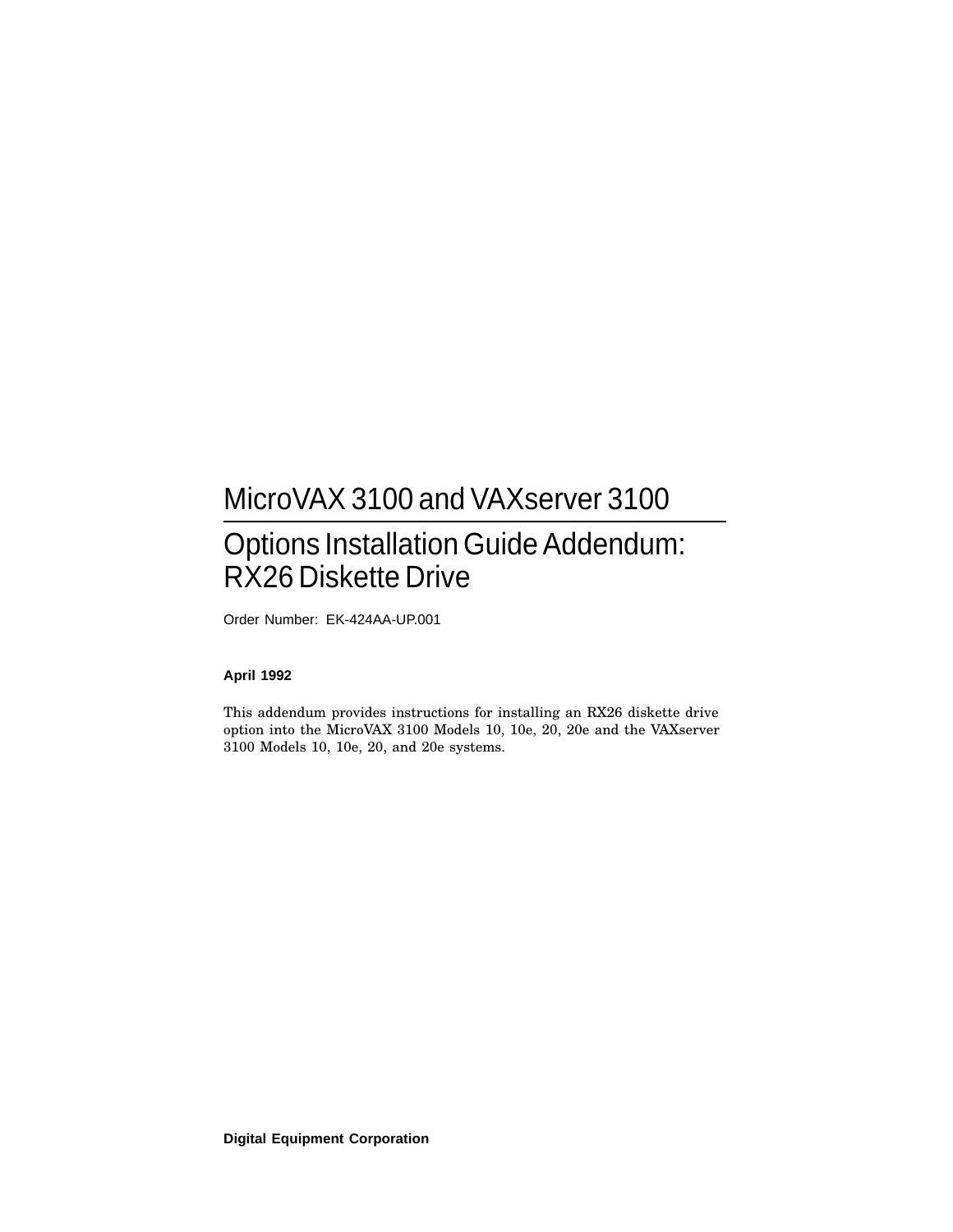#### **April 1992**

The information in this document is subject to change without notice and should not be construed as a commitment by Digital Equipment Corporation. Digital Equipment Corporation assumes no responsibility for any errors that may appear in this document.

The software described in this document is furnished under a license and may be used or copied only in accordance with the terms of such license.

No responsibility is assumed for the use or reliability of software on equipment that is not supplied by Digital Equipment Corporation or its affiliated companies.

Restricted Rights: Use, duplication, or disclosure by the U.S. Government is subject to restrictions as set forth in subparagraph (c)(1)(ii) of the Rights in Technical Data and Computer Software clause at DFARS 252.227-7013.

© Digital Equipment Corporation 1992.

All Rights Reserved. Printed in U.S.A.

The following are trademarks of Digital Equipment Corporation: DEC, MicroVAX, RX, VAXserver, and the DIGITAL logo.

This document was prepared using VAX DOCUMENT, Version 2.0.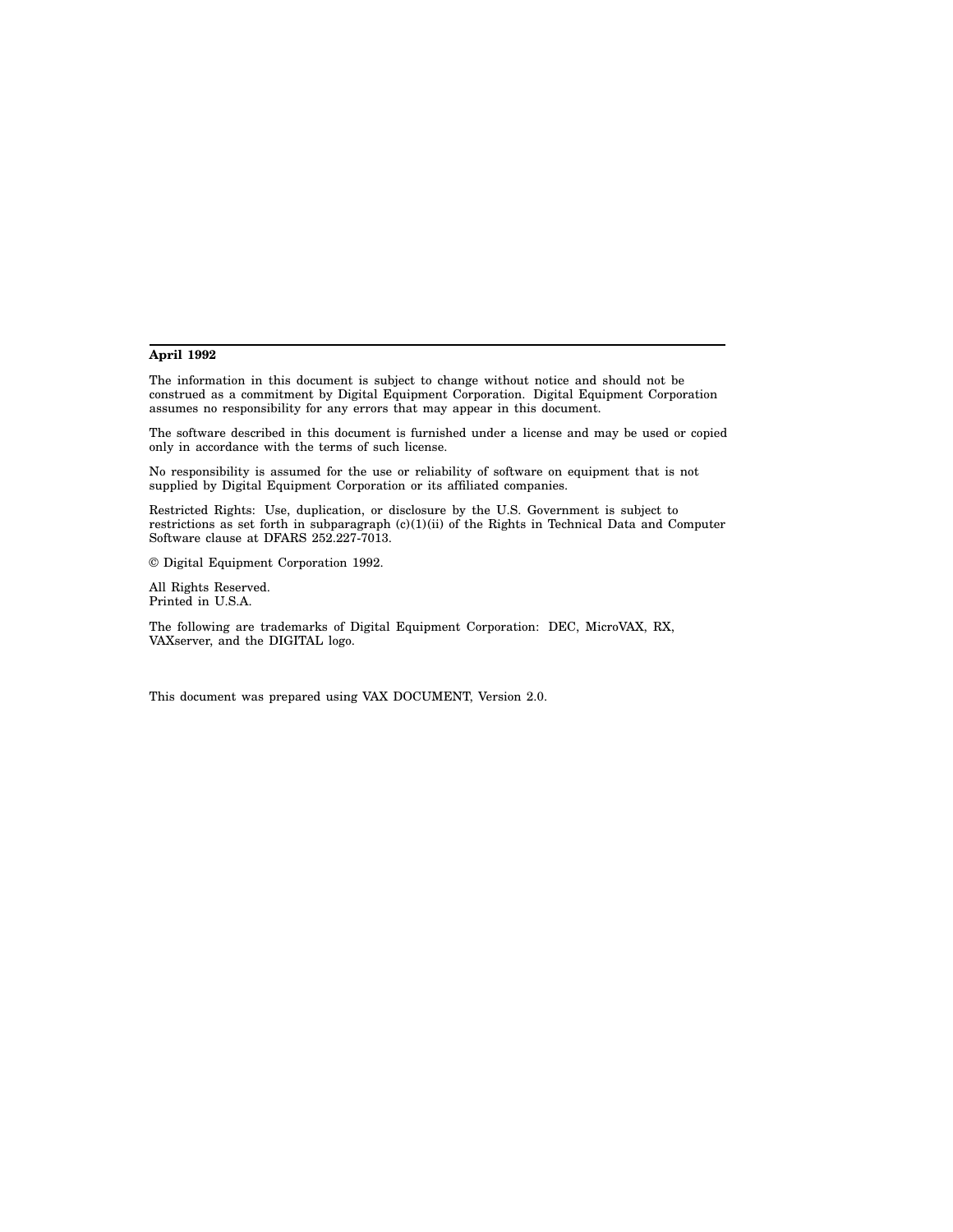**Note** \_\_\_\_\_\_\_

Please insert the following pages in the *MicroVAX 3100 and VAXserver 3100 Options Installation Guide*, EK-424AA-TS-001.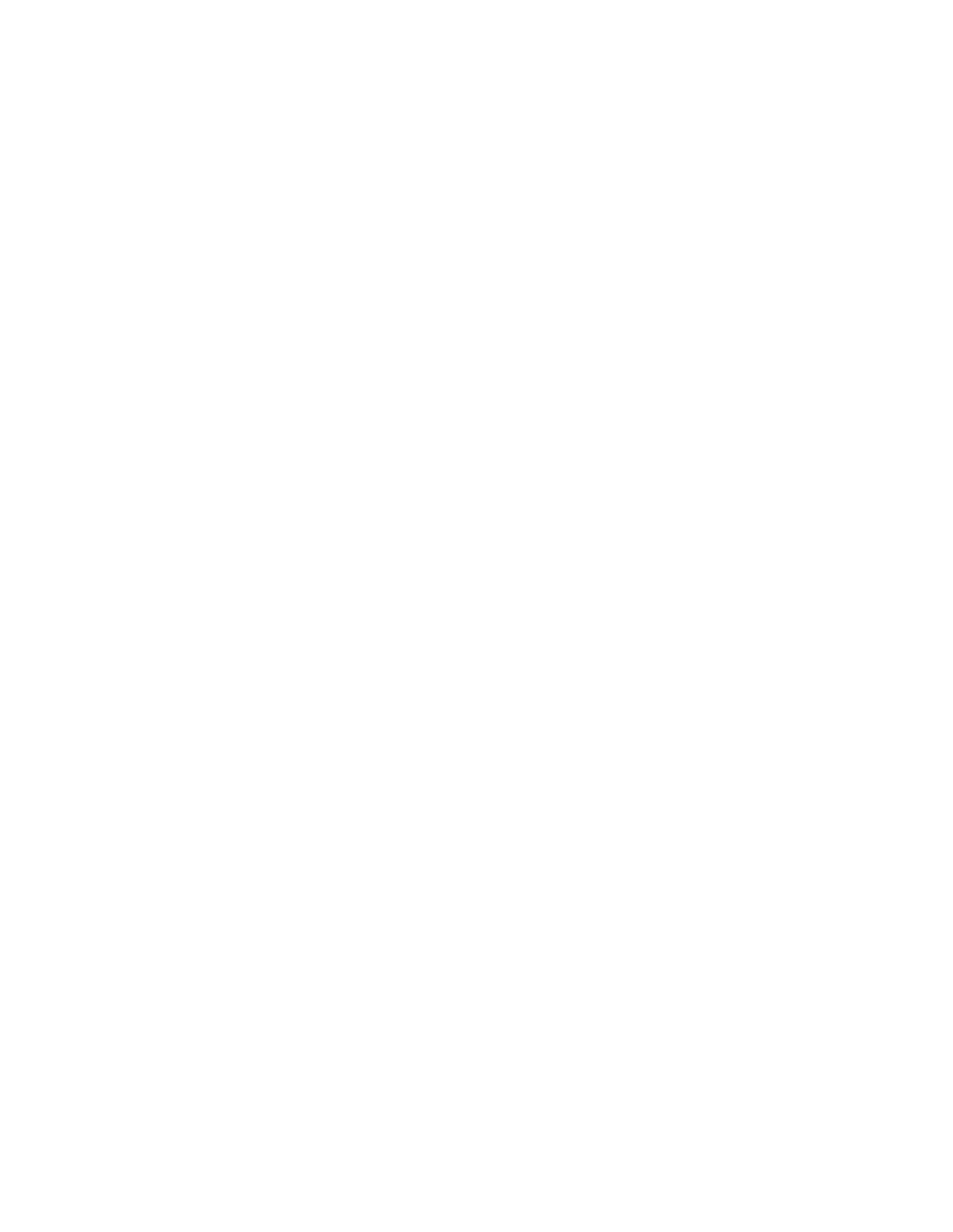# **1 RX26 Diskette Drive**

## **RX26 Installation**

This section describes how to install an RX26 diskette drive option into the MicroVAX 3100 Models 10, 10e, 20, and 20e and the VAXserver 3100 Models 10, 10e, 20, and 20e systems.

## **CAUTION**

Installation of this diskette drive should only be attempted by qualified personnel. Improper installation can result in system damage for which Digital is not responsible. Please contact your Customer Services representative.

## **Option Contents**

Verify that the contents of the RX26 diskette drive option are listed in Table RX26-1.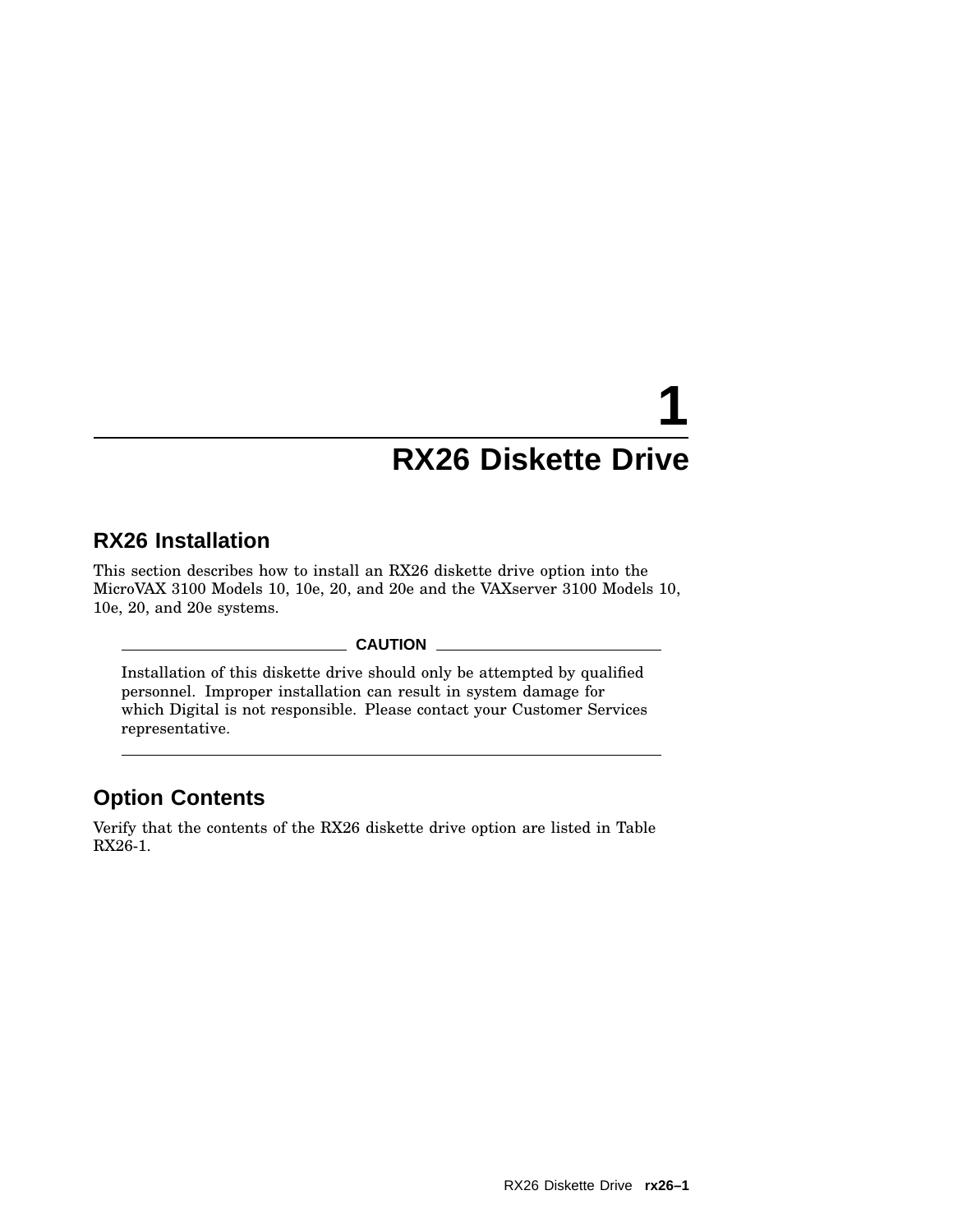| <b>Description</b>                | <b>Part Number</b> | Quantities     |
|-----------------------------------|--------------------|----------------|
| RX26 diskette drive               | $RX26-AA$          | 1              |
| FDI module                        | 54-20764-01        | 1              |
| Mounting bracket                  | 74-38638-01        | 1              |
| Rubber grommets                   | 90-00018-02        | 4              |
| Panhead screws                    | 12-27886-02        | $\overline{4}$ |
| Ribbon cable                      | 17-00285-00        | 1              |
| <b>Diskette</b>                   | 30-30083-01        | $\mathbf 2$    |
| Cover (bezel) (Models 10 and 10e) | 74-39959-01        | 1              |
| Cover (bezel) (Models 20 and 20e) | 74-39104-01        | 1              |
| Standoffs (short)                 | 90-11044-01        | 4              |
| Standoff (tall)                   | 12-23824-01        |                |

## **Table RX26-1–RX26 Diskette Drive Option Contents**

## **RX26 Diskette Drive Configuration Procedure**

Before installing an RX26 diskette drive option, the identification (ID) number on the RX26 diskette drive and FDI module must be configured.

## **Setting the Drive ID Number**

The RX26 diskette drive has a drive ID switch that identifies the drive select signal on the FDD interface to which device it will respond. To set the drive ID number:

- 1. Locate the ID switch on the RX26 diskette drive. See Figure RX26-1.
- 2. Slide the ID switch to position 2 for the MicroVAX 3100 and VAXserver 3100 systems.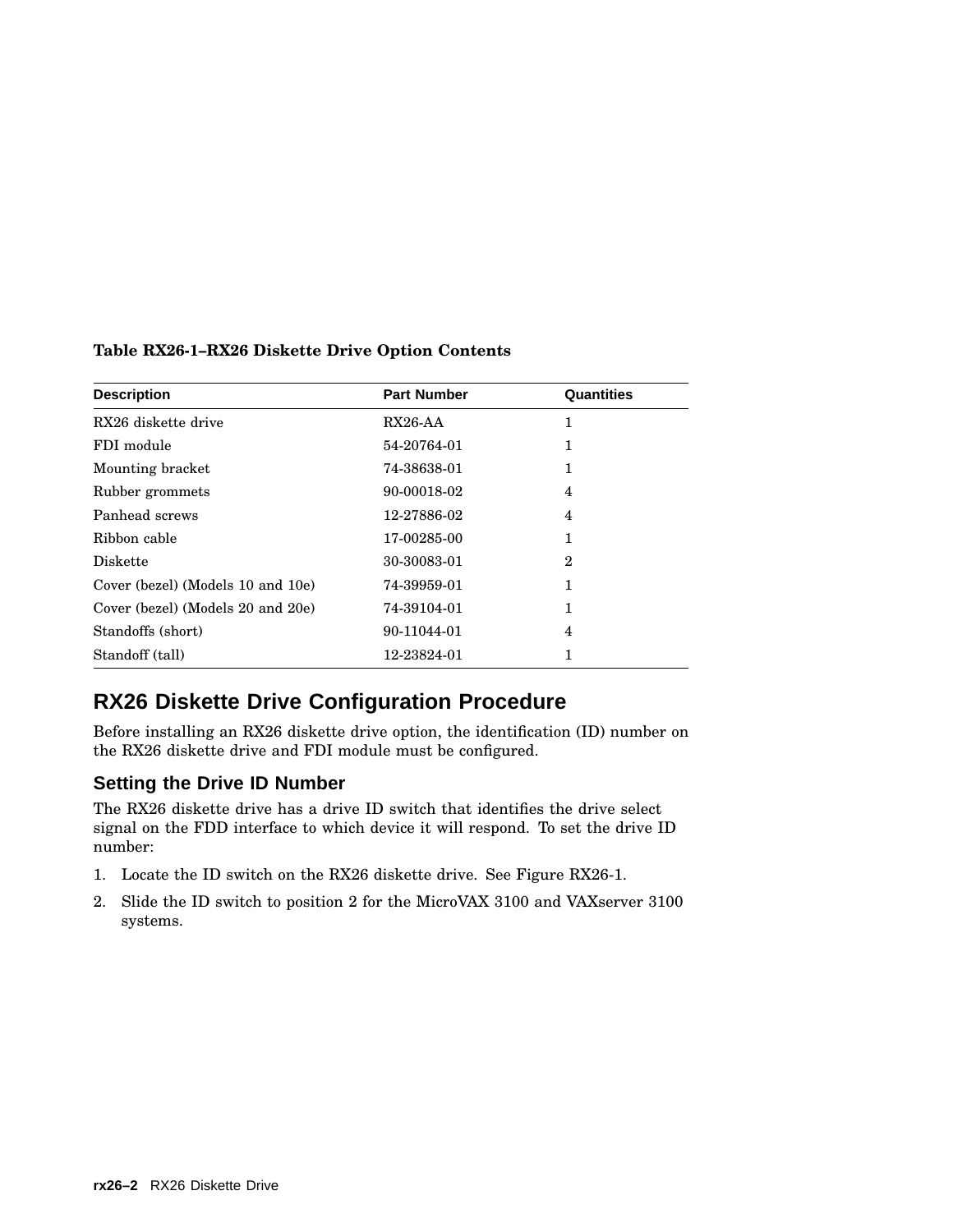**Figure RX26-1–Setting RX26 Drive ID Number**



## **Setting the FDI ID Number**

The RX26 diskette drive is not a small computer system interface (SCSI) device, therefore requires an additional interface module (FDI) when used on a SCSI bus. A switch pack on the FDI module allows selection of the SCSI device ID address number. To select the SCSI device ID address number:

- 1. Bring the software operating system down and halt the system.
- 2. At the console prompt (>>>), enter the SHOW DEVICE command to determine existing SCSI address IDs.
- 3. Choose an unused SCSI address.

**Note**

Choosing an unused SCSI address must be done to avoid possible address duplication.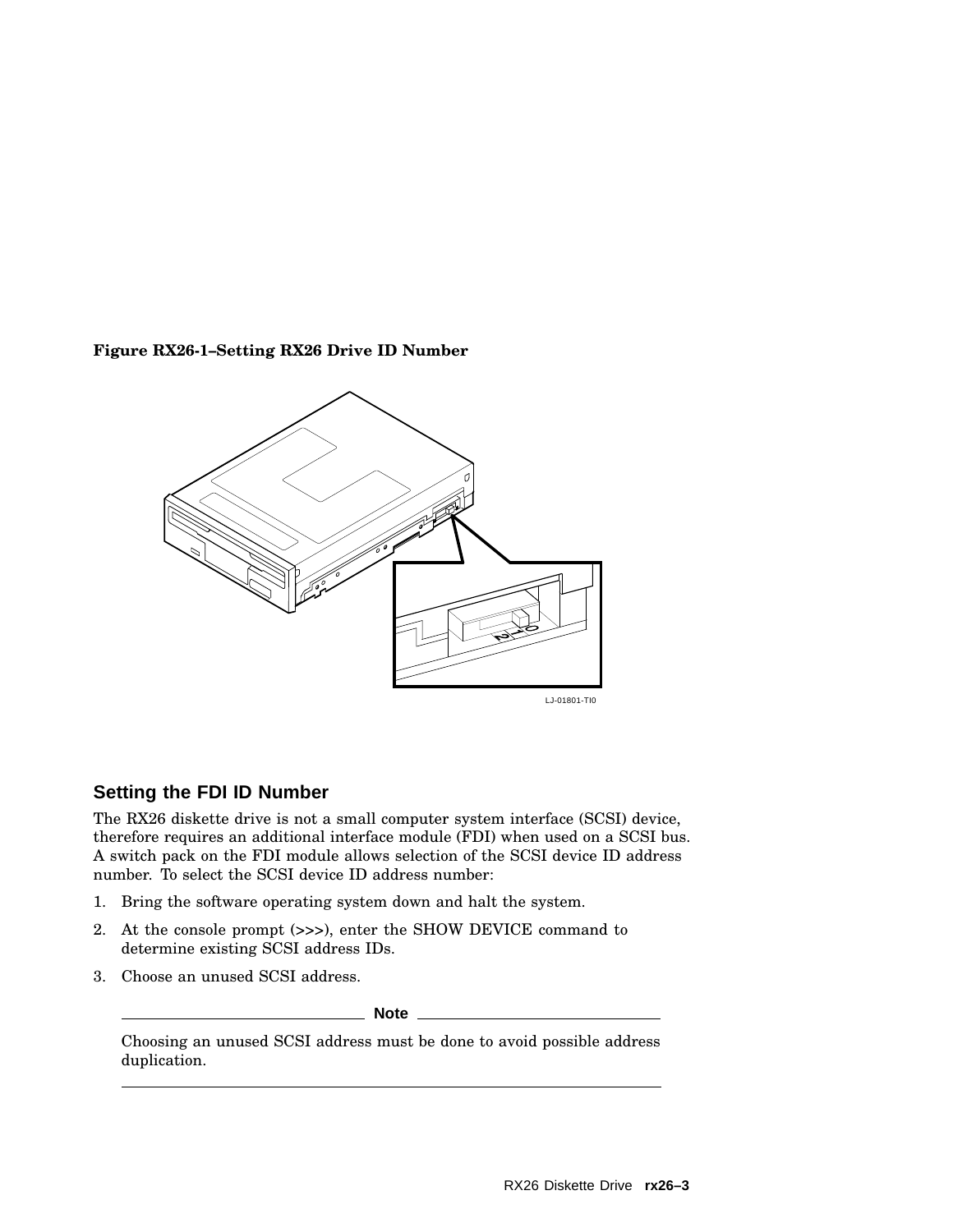- 4. Set the SCSI ID address using the switch pack on the FDI module. Figure RX26-2 shows the location of the SCSI ID switches on the FDI module and Table RX26-2 lists the possible SCSI ID switch settings.
- 5. Power down the system box and the expansion boxes (if applicable).

**Figure RX26-2–RX26 FDI Module SCSI ID Switch Locations**



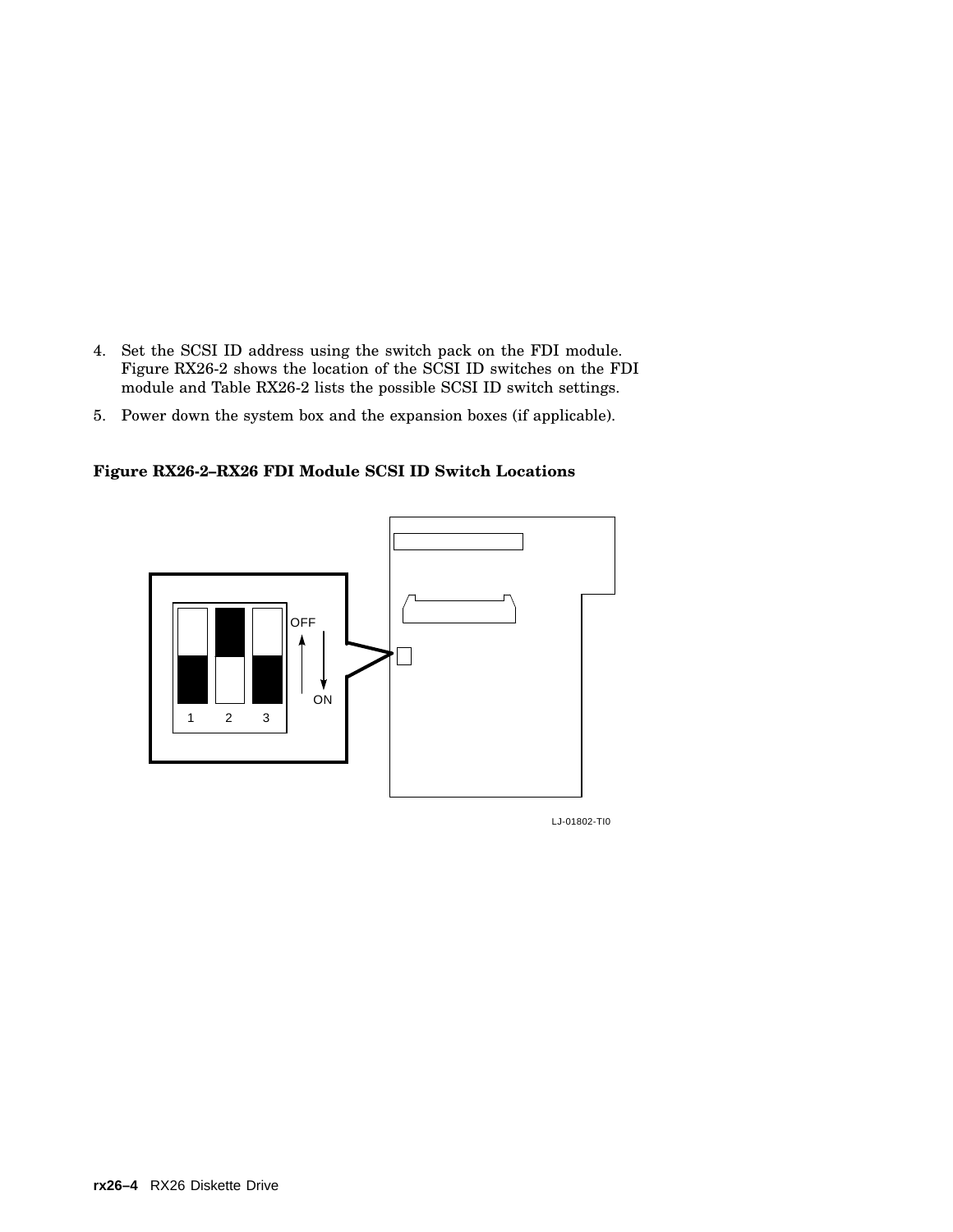| <b>RX26 Switch Settings</b>             |     |              |     |  |  |  |
|-----------------------------------------|-----|--------------|-----|--|--|--|
| <b>ID Address on</b><br><b>SCSI Bus</b> | 1   | $\mathbf{2}$ | 3   |  |  |  |
| $0^3$                                   | Off | Off          | Off |  |  |  |
| 1                                       | Off | Off          | On  |  |  |  |
| $\mathbf{2}$                            | Off | On           | Off |  |  |  |
| 3                                       | Off | <b>On</b>    | On  |  |  |  |
| $\overline{4}$                          | On  | Off          | Off |  |  |  |
| $5^2\,$                                 | On  | Off          | On  |  |  |  |
| $6^1$                                   | On  | On           | Off |  |  |  |
| 7 <sup>4</sup>                          | On  | On           | On  |  |  |  |

### **Table RX26-2–RX26 SCSI ID Switch Settings**

 $^1\!$  Reserved address ID for SCSI bus controller.

 $^2\mbox{Recommended address IDs for RX26 drives on the SCSI-A bus.}$ 

 $^3{\rm Recommended}$  address IDs for RX26 drives on the SCSI-B bus.

<sup>4</sup>Reserved for the device with the highest priority on the bus.

## **RX26 Diskette Drive Installation Procedure**

#### **Note**

The RX26 diskette drive option must be installed in the right-hand storage compartment of the lower shelf on the MicroVAX 3100 Models 10, 10e, 20, and 20e, and the VAXserver 3100 Models 10, 10e, 20, and 20e systems.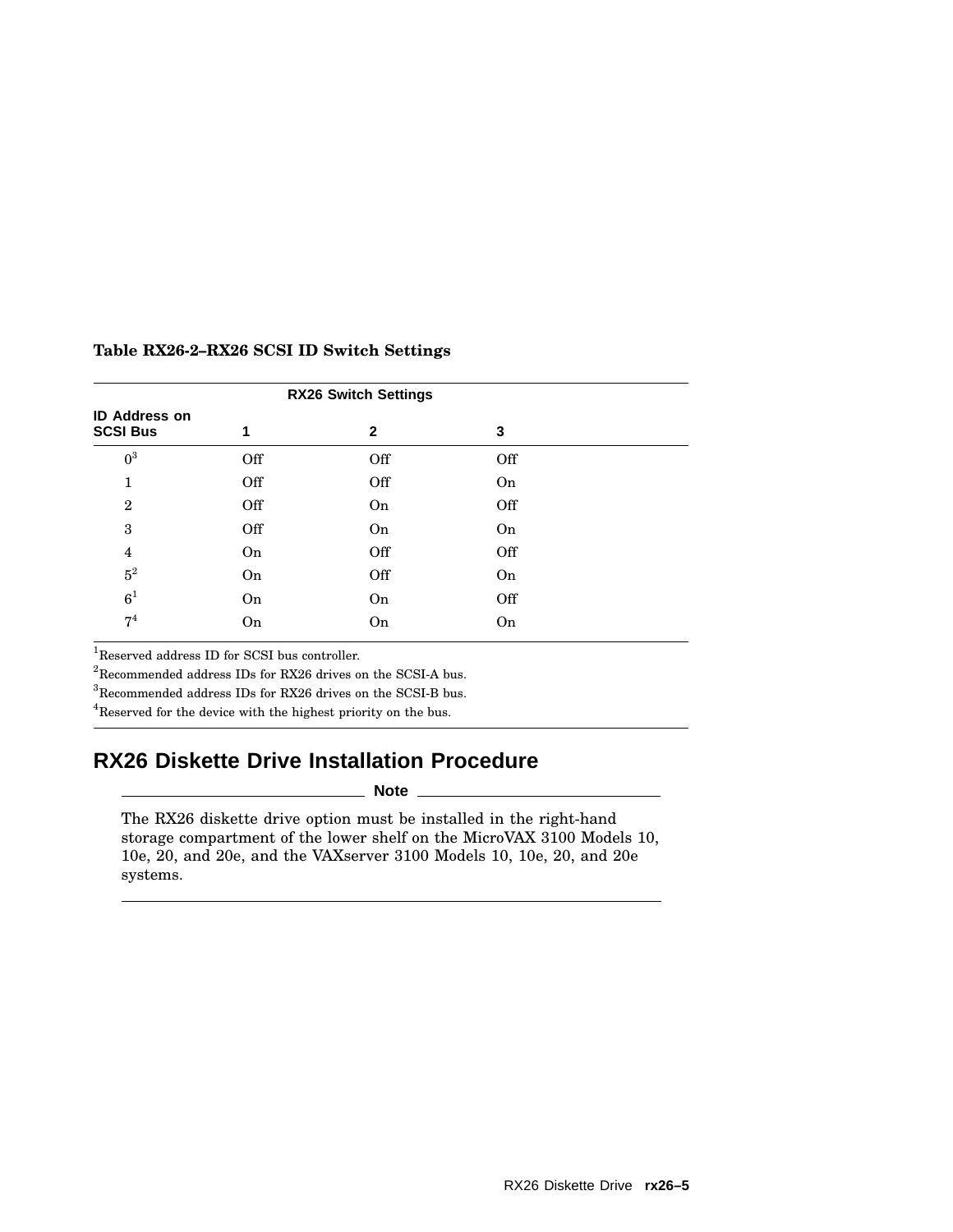To install the RX26 diskette drive option:

- 1. Insert the four rubber grommets into the four holes on the mounting bracket. See Figure RX26-3.
- 2. Secure the bracket to the RX26 diskette drive using the four panhead screws provided. See Figure RX26-3.

## **Figure RX26-3–Securing Mounting Bracket to RX26 Drive**

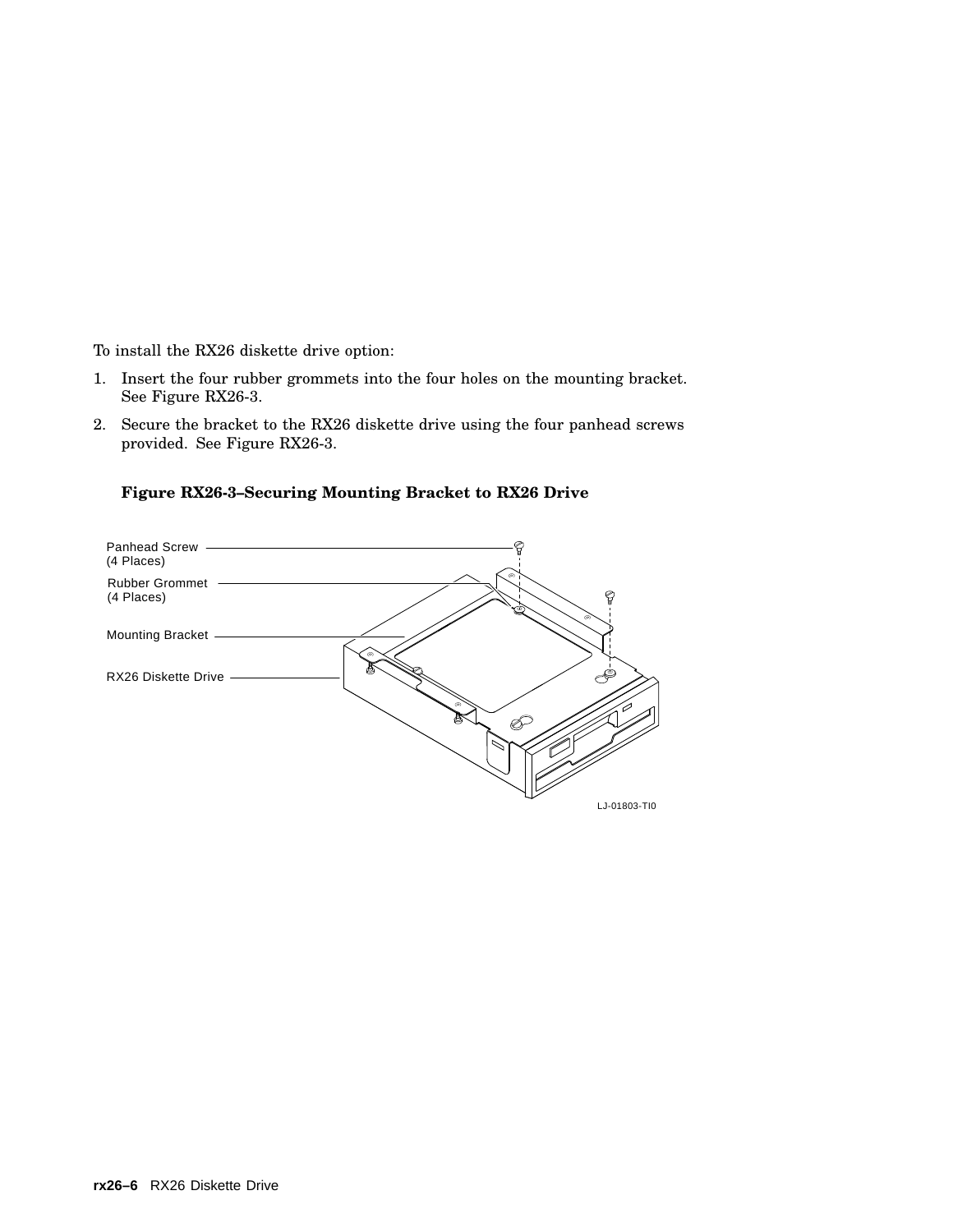3. Insert the four short standoffs to the drive mounting panel as shown in Figure RX26-4.

#### **Note**

Use the tall standoff provided in the left rear mounting hole for the MicroVAX 3100 Models 20 and 20e, and the VAXserver 3100 Models 20 and 20e. See Figure RX26-4.

### **Figure RX26-4–RX26 Diskette Drive Installation**



- 4. Connect one end of the ribbon cable provided to the FDI module.
- 5. Attach the FDI module to the four standoffs. See Figure RX26-4.
- 6. Position the drive/bracket assembly and secure the assembly to the drive mounting panel using the four captive screws on the bracket.